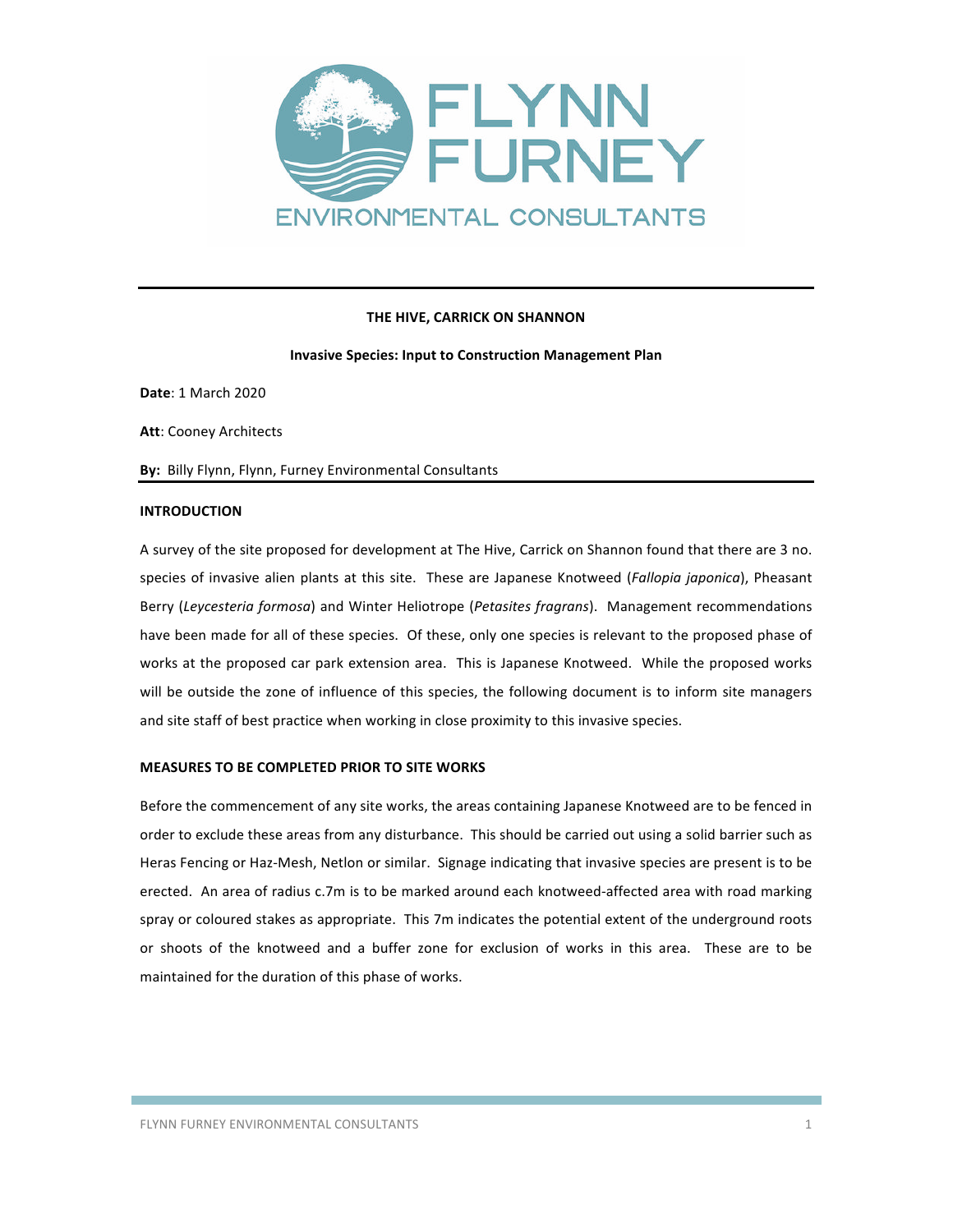

## **SITE MANAGEMENT AND STAFF INFORMATION AND AWARENESS**

Prior to the commencement of works, the client's onsite ecologist is to carry out a Toolbox Talk for all site management and staff. This is to include details on the invasive species present on the site, how these may be managed or treated and proposals for the management of these in the site overall. Most importantly, methodology for avoidance of the species and any impacts thereof are to be included. Some of these are given in the following section. All operatives coming to work on this site will attend the Site Safety Induction and the Project Induction before work commences. All operatives coming to work on this site will be briefed on this Method Statement and any Risk Identification, Assessment and Control Record (RIACR) or other record as appropriate, before work commences.

All machinery brought onto the site is to be clean with no soil or other materials on wheels, tracks, buckets or any other parts.

## **SITE PRACTICES**

- All staff are to be made aware of the location and extent of each of the invasive species on the site.
- The potential impact of these species on the site and beyond are to be made clear.
- The fencing and signage is to remain in place for the duration of this phase of works at The Hive.
- No works are to take place within the fenced areas. No excavations or movement of heavy machinery will be permitted within the 7m buffer zone around each of the Japanese Knotweed affected areas.
- Designated routes for the movement and parking of vehicles will be decided upon by the site foreman prior to the entry of plant or machinery onto the site. The foreman is responsible for ensuring these measures are put in place and maintained throughout the works.
- No materials or equipment are to be stored within the affected areas.
- Any incursion into the affected area including excavation, or inadvertent digging within the 7m buffer zone is to be reported immediately to the site foreman and onsite ecologist. Any machines involved in this are not to be used again until thoroughly cleaned and declared to be free of any invasive species.